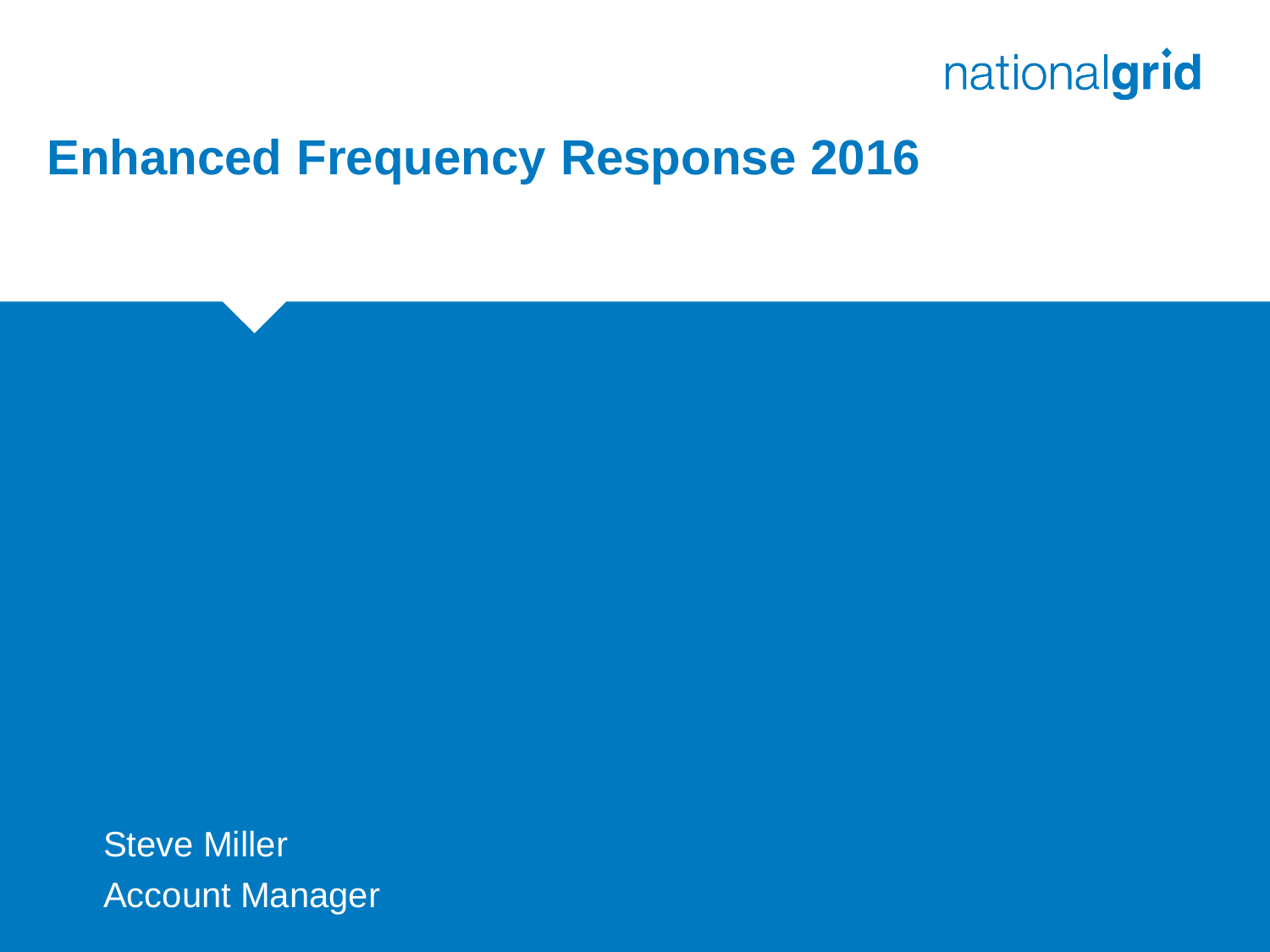

#### **Discussion topics**

# Summary of tenders received

# Contract progress

# Future of EFR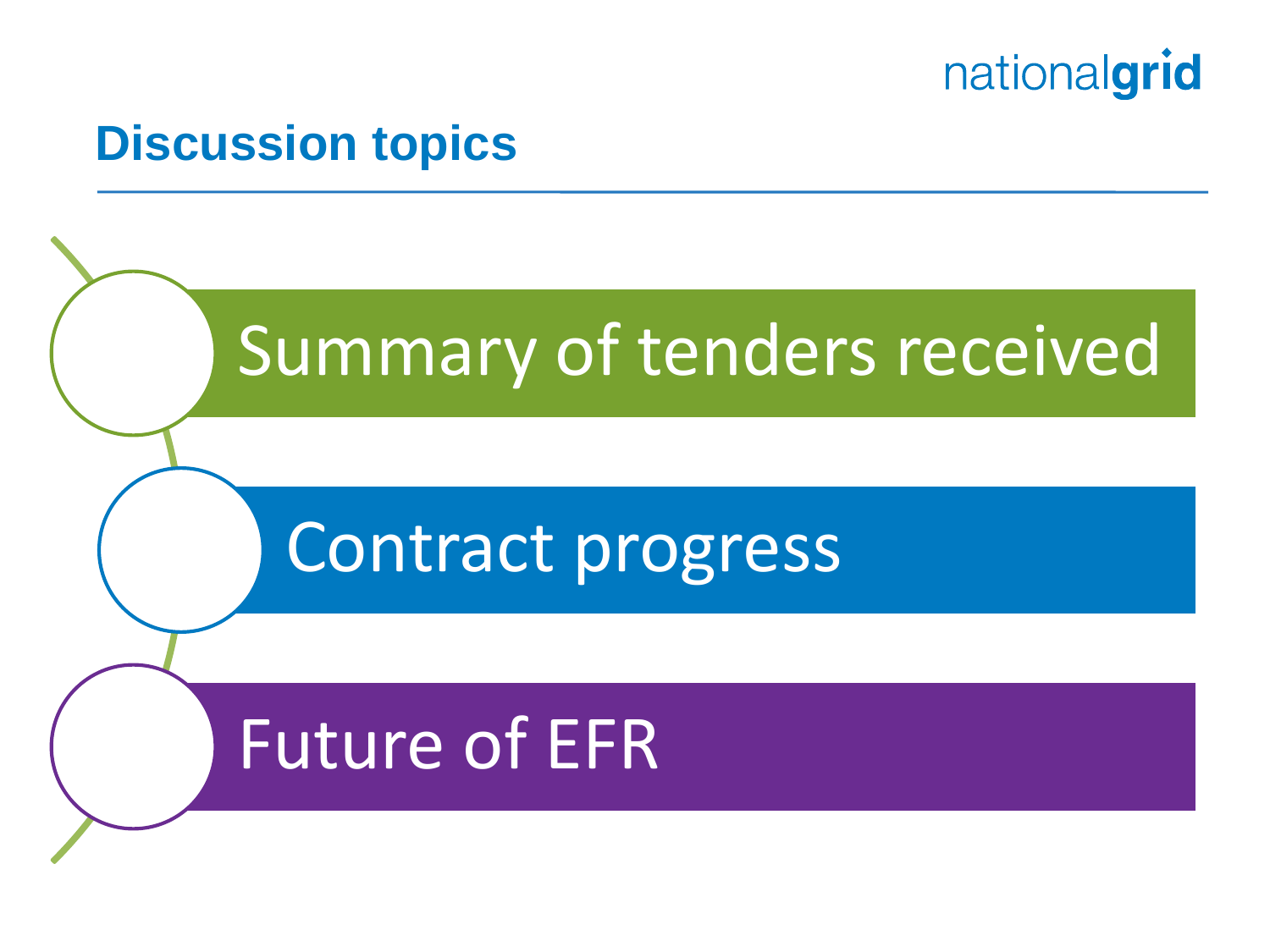

## **Summary of tenders received**

- Tenders for 64 sites were submitted from 37 companies
- 61 are battery assets, 2 are DSR aggregation and 1 is thermal generation

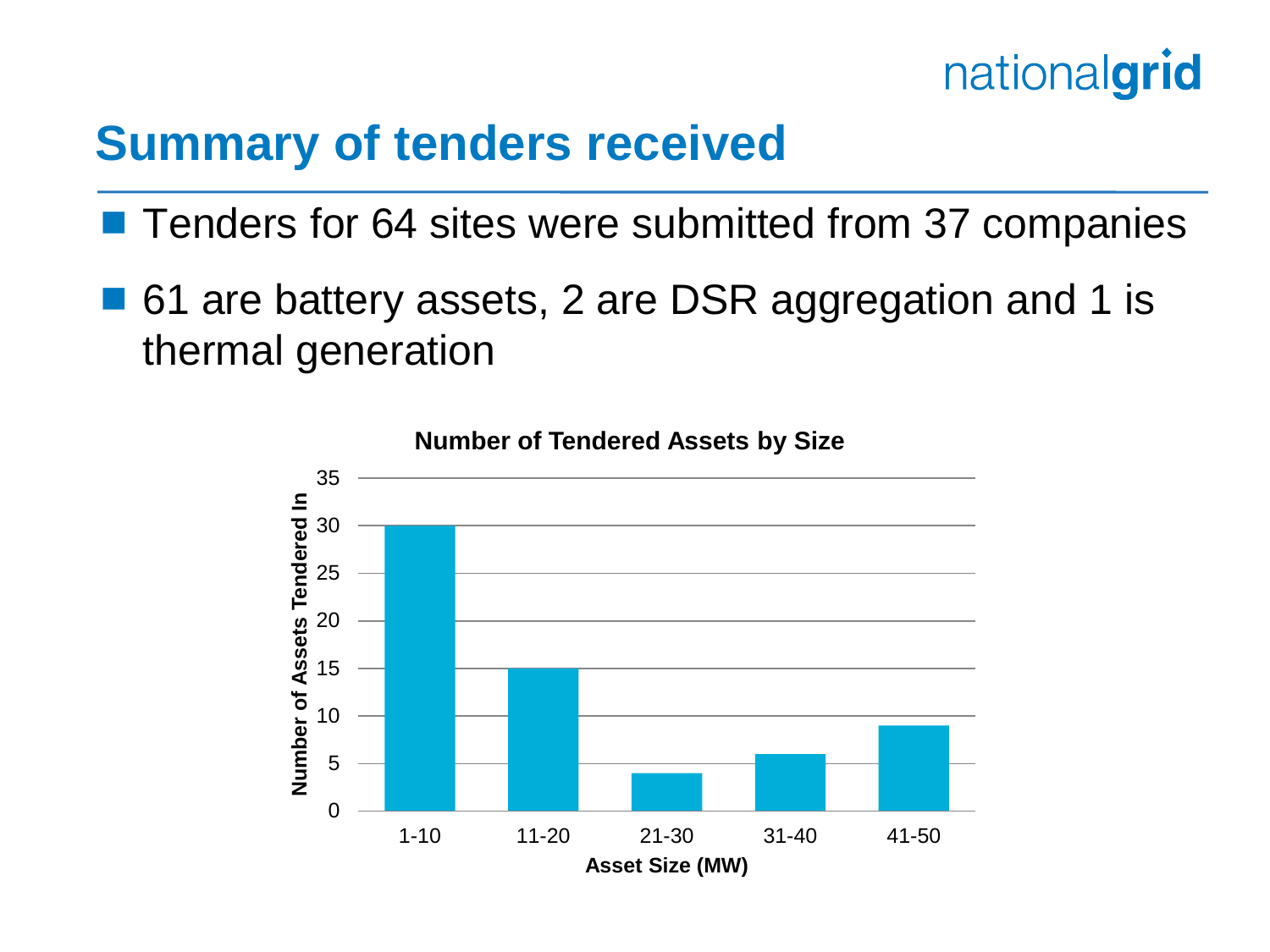#### **Tender Prices**

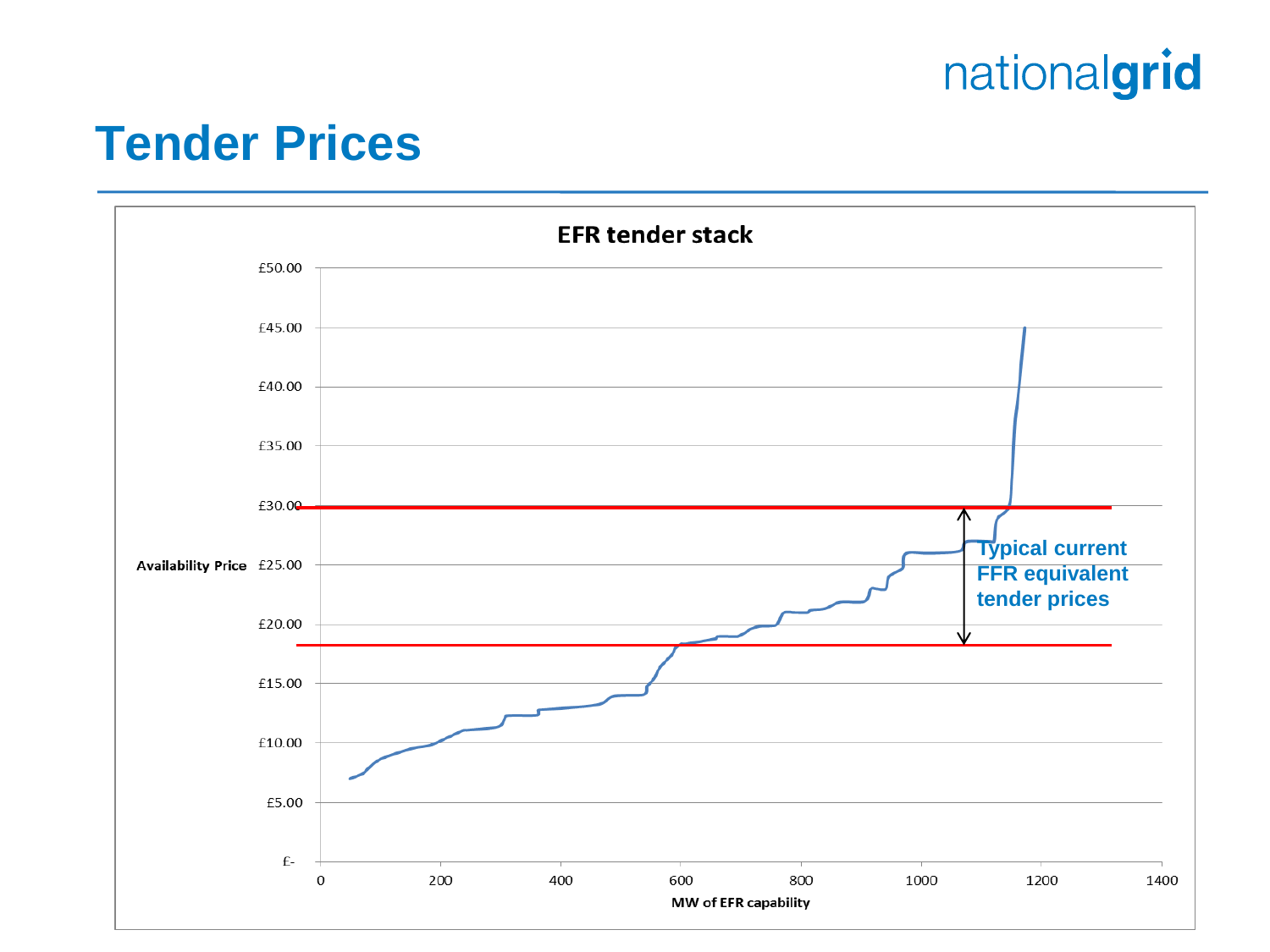## **Assessment Summary**

**Tenders cover multiple time frames with differing start** dates, some are 24\*7 others are unavailable during TRIAD periods and some have further custom timings

■ Assessment was carried out for every HH of the tender and the overall cost benefit of each tender is calculated

**F** Forecasts for the value of creating pre-event (dynamic) and post event (static) response are consistent with the assessment of Firm Frequency Response Assessments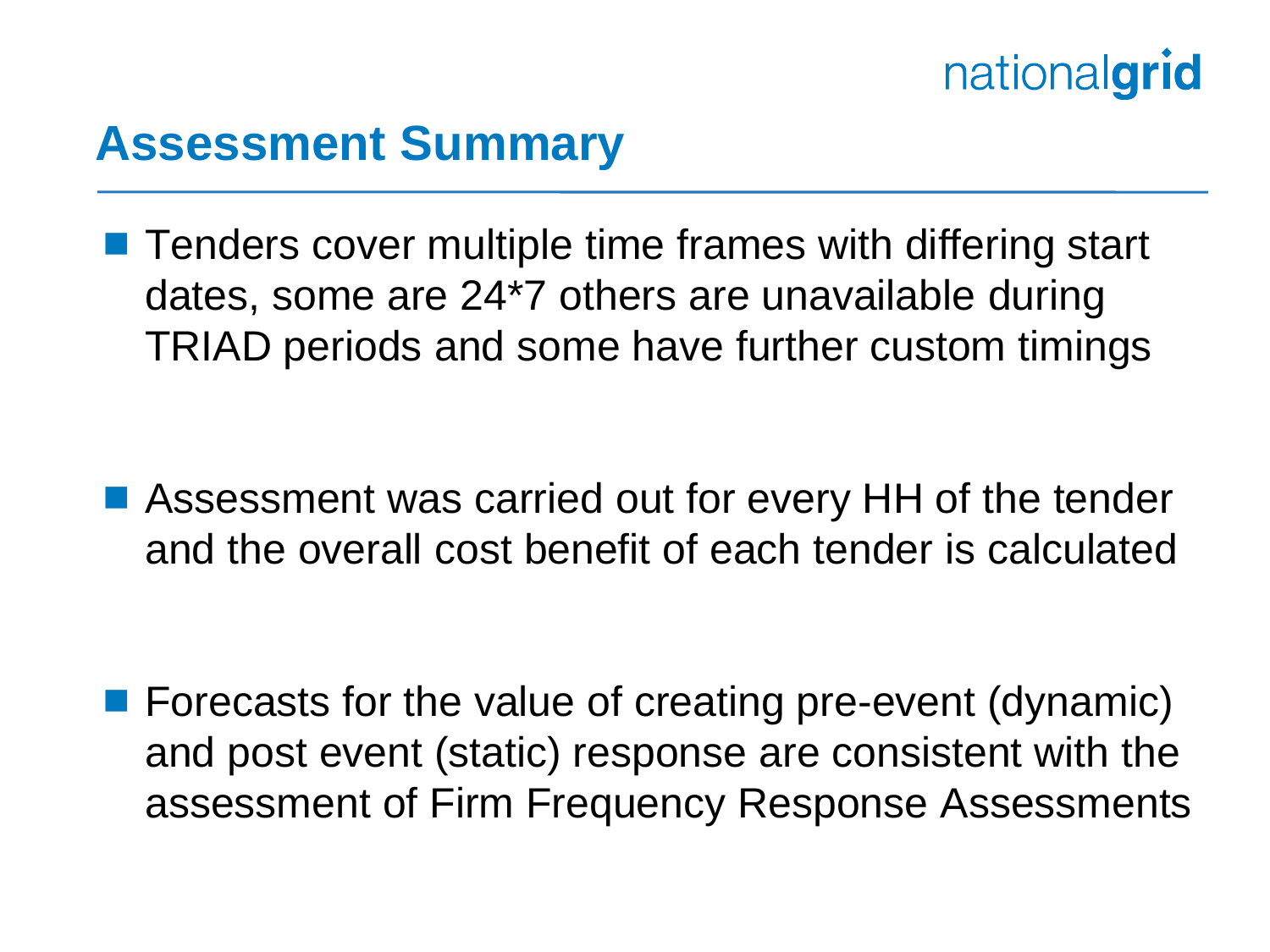## **Assessment Summary**

|                                        |                           | Provider | Enhanced        | Response Estimated of tender | <b>Total Cost GWh of</b> | <b>EFR</b> | Service      | Average<br>price of<br>tender £/MW |
|----------------------------------------|---------------------------|----------|-----------------|------------------------------|--------------------------|------------|--------------|------------------------------------|
| <b>Provider Name</b>                   | <b>Site Location/Name</b> | Type     | (MW)            | <b>Start Date £m</b>         |                          | holding    | <b>Hours</b> | of EFR/h                           |
| <b>EDF Energy</b><br><b>Renewables</b> | <b>West Burton</b>        | Storage  | 49              | <b>Dec-17</b>                | 12.04                    | 1719.31    | 35088        | 7.00                               |
|                                        |                           |          |                 |                              |                          |            |              |                                    |
| Vattenfall                             | Pen Y Cymoedd             | Storage  | 22              | Apr-17                       | 5.75                     | 771.94     | 35088        | 7.45                               |
| Low Carbon                             | Cleator                   | Storage  | 10 <sup>°</sup> | Dec-17                       | 2.68                     | 337.60     | 33760        | 7.94                               |
| Low Carbon                             | Glassenbury               | Storage  | 40              | Mar-18                       | 12.67                    | 1350.56    | 33764        | 9.38                               |
| <b>E.ON UK</b>                         | <b>Blackburn Meadows</b>  | Storage  | 10              | <b>Nov-17</b>                | 3.89                     | 350.88     | 35088        | 11.09                              |
| <b>Element Power</b>                   | <b>TESS</b>               | Storage  | 25              | Feb-18                       | 10.08                    | 877.20     | 35088        | 11.49                              |
| <b>RES</b>                             | RESEFR7-PT                | Storage  | 35              | Feb-18                       | 14.65                    | 1228.08    | 35088        | 11.93                              |
| <b>Belectric</b>                       | Nevendon                  | Storage  | 10              | <b>Oct-17</b>                | 4.20                     | 350.88     | 35088        | 11.97                              |

**The table above summaries the eight tenders that have been accepted giving 201MW of EFR at a total cost of £65.95m with an average price of £9.44/MW of EFR/h**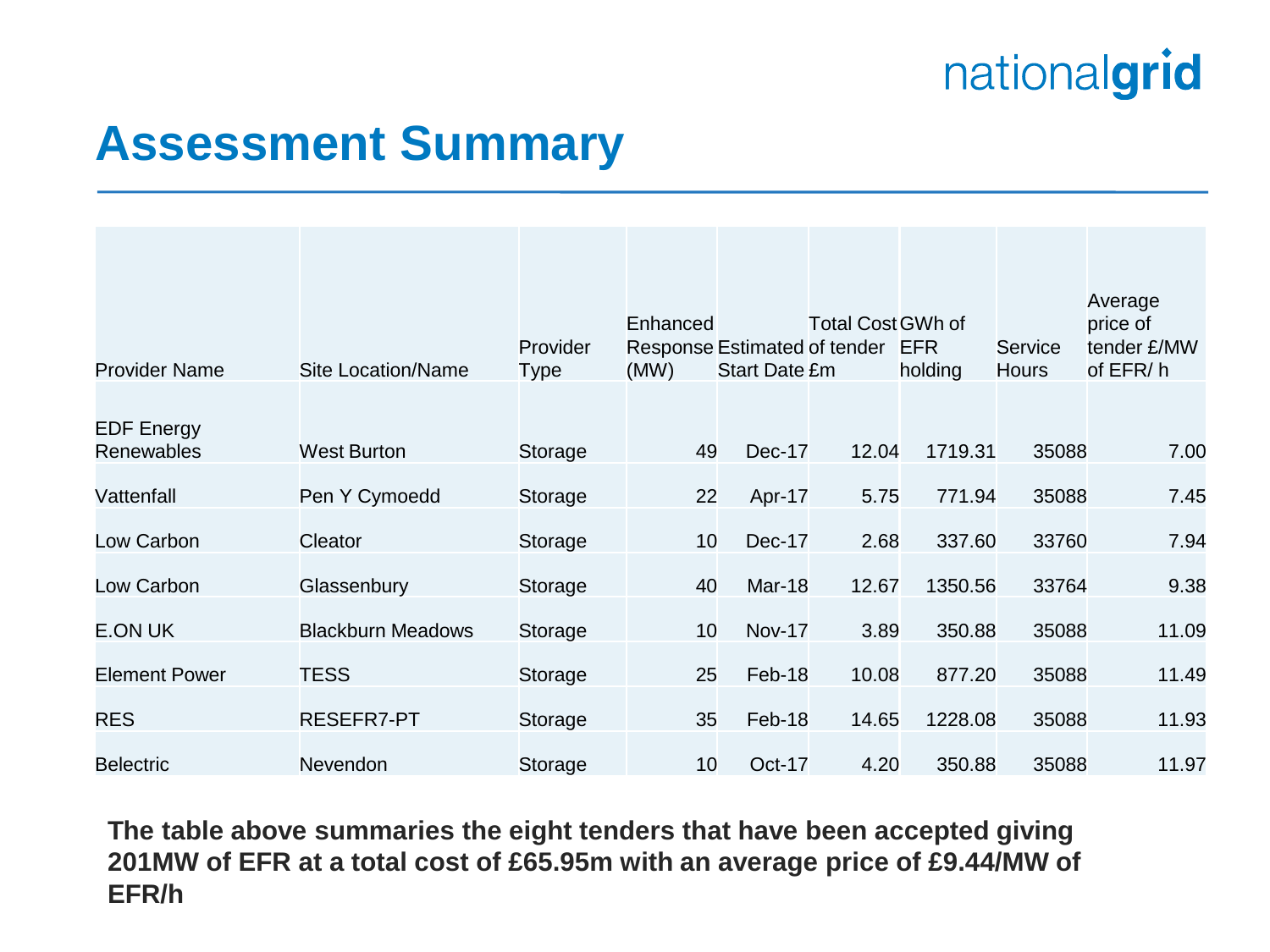

## **Contract development**

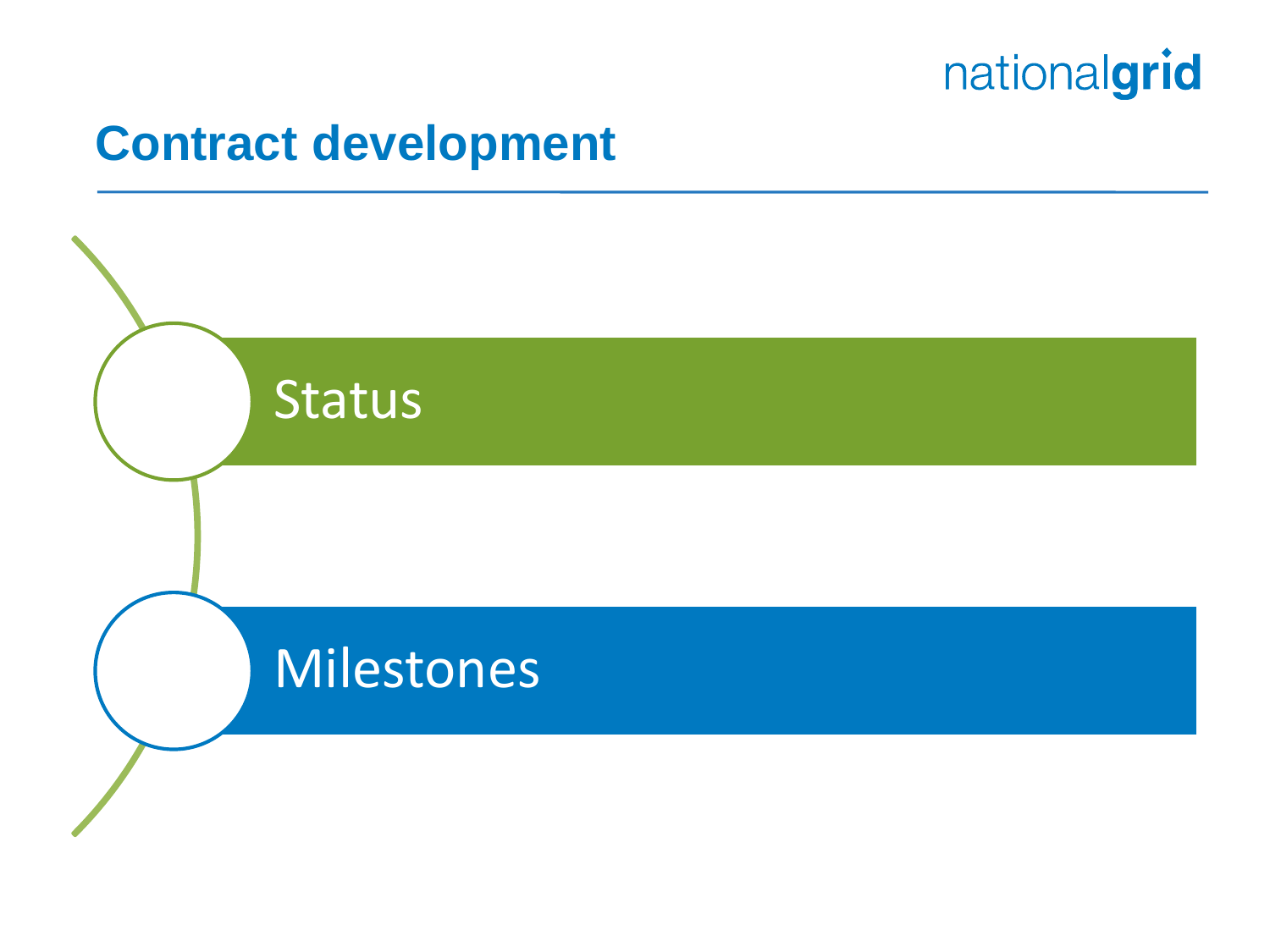

#### **Future of EFR**



**<http://www2.nationalgrid.com/Enhanced-Frequency-Response.aspx>**